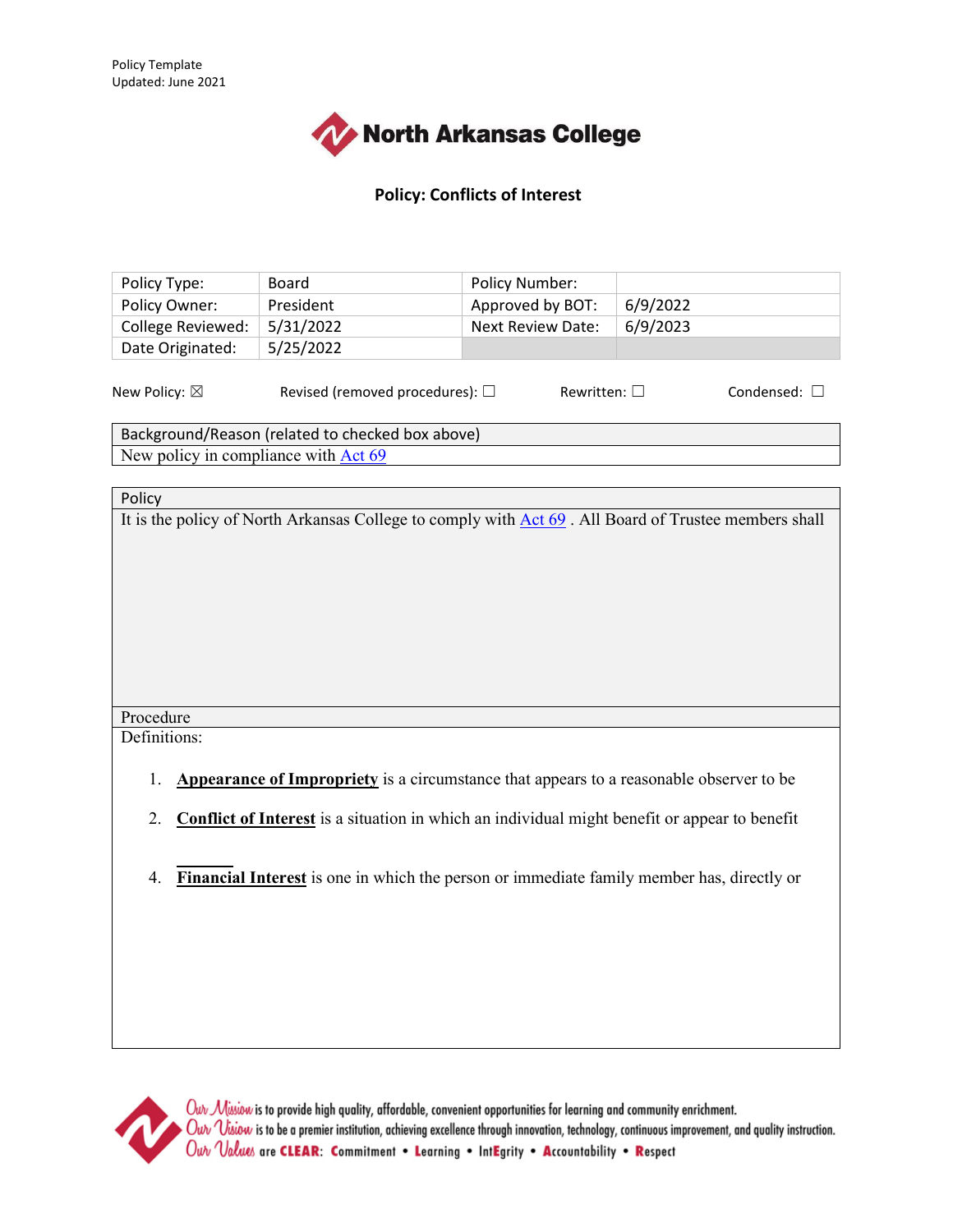- C. A financial interest is not necessarily a conflict of interest. A person who has a financial interest may have a conflict of interest only if the Board or appropriate committee decides that a conflict of interest exists.
- 5. **[Family of a Trustee](https://www.sfcc.edu/glossary/family-of-an-employee/)** For purposes of this policy, family of an Trustee includes spouse,
- 6. **[Honoraria](https://www.sfcc.edu/glossary/honoraria/)** Gifts given by way of honoring or paying respect to someone or something; spec. a

# **DISCLOSURE**

Each member of the Board of Trustees shall complete, sign, and file a Statement of Financial Interest form on an annual basis.

Each member of the Board of Trustees shall complete, sign, and file a Code of Ethics Disclosure form on an annual basis.

# **PROHIBITED ACTIVITIES**

1. A trustee shall not use his or her position to secure special privileges or exemptions not available to others for his or herself, or persons standing in the first degree of relationship to the trustee, or for those with whom the trustee has a substantial financial relationship except as otherwise provided by law or policy of the Board.

2. A trustee shall not engage in any public or professional activity while serving as a trustee which the trustee might reasonably expect would require or induce the trustee to disclose any information acquired by the trustee by reason of the trustee's official position, which is declared by law or regulation to be confidential. A trustee shall not disclose any such information gained by reason of his or her position, nor shall the trustee otherwise use such information for his or her personal gain or benefit unless as otherwise provided by law or policy of the Board.

3. A trustee must abstain from voting on or influencing transactions where a conflict of interest exists. A trustee having knowledge of a conflict of interest shall disclose it to the Chairman of the Board within a reasonable time after becoming aware of the conflict of interest. A trustee having a conflict of interest shall not vote or otherwise take any action with respect to the matter as to which a conflict of interest exists. The trustee may, if requested by the Chairman of the Board, or the Chairman of a committee of the Board, participate in discussion of the transaction in public meetings of the Board or its committees but shall abstain from voting thereon.